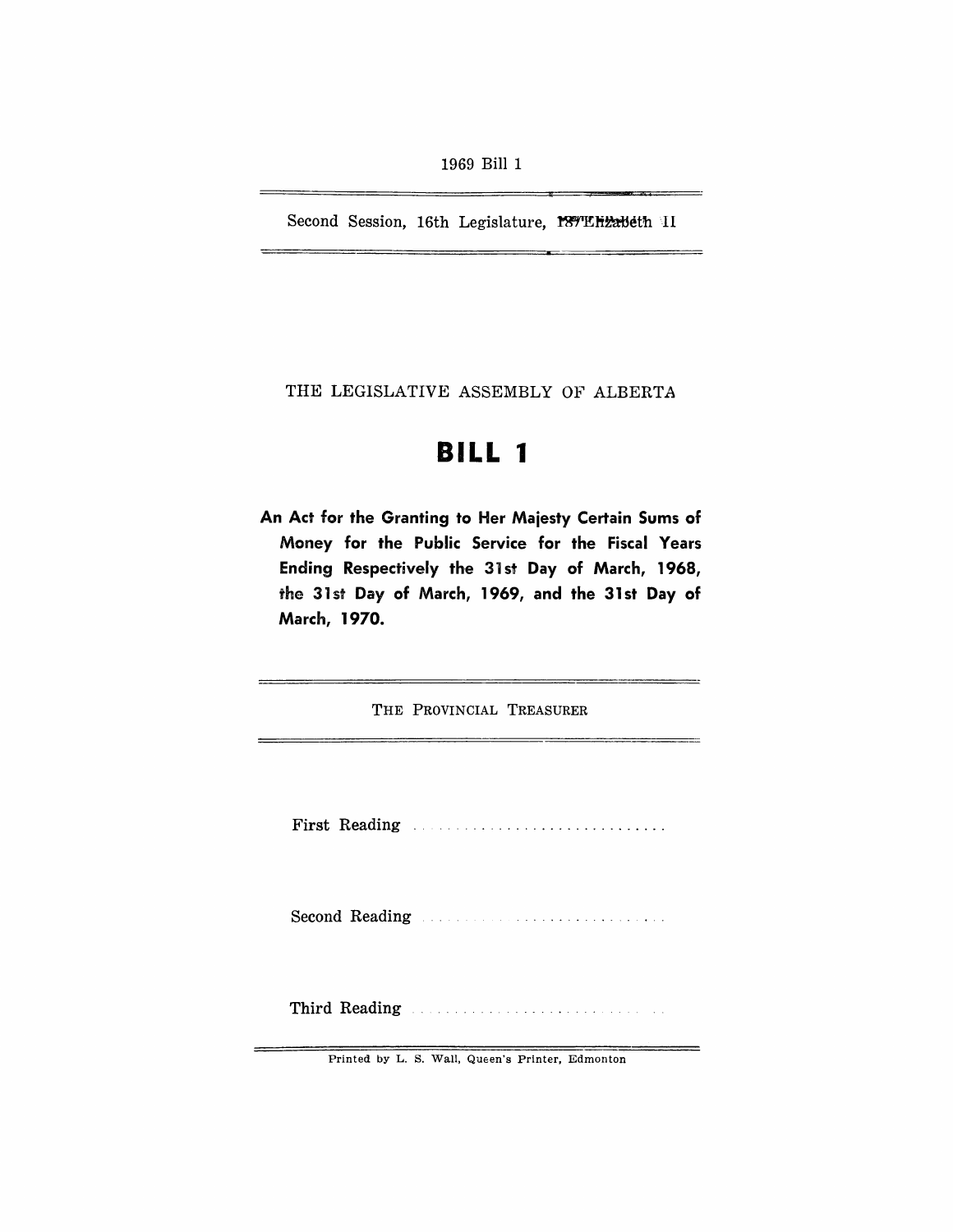# **BILL 1**

#### 1969

An Act for the Granting to Her Majesty Certain Sums of Money for the Public Service for the Fiscal Years Ending Respectively the 31st Day of March, 1968, the 31st Day of March, 1969, and the 31st Day of March, 1970.

#### *(Assented to* , 1969)

#### *MOist Gracious Sovereign:*

WHEREAS it appears by Messages from His Honour, J. W. Grant MacEwan, Lieutenant Governor of the Province of Alberta, and the Estimates accompanying the said Messages, that the sums hereinafter mentioned are required to defray certain expenses of the Public Service of Alberta not otherwise provided for during the financial periods ending respectively, the 31st day of March, 1968, the 31st day of March, 1969, and the 31st day of March, 1970, and for other purposes relating thereto:

MAY IT THEREFORE PLEASE YOUR MAJESTY that it be enacted and be it enacted by the Queen's Most Excellent Majesty, by and with the advice and consent of the Legislative Assembly of the Province of Alberta, as follows:

**1.** This Act may be cited as *The Appropriation Act No.* 2, 1969.

**2.** From and out of the General Revenue Fund there may be paid and applied a sum not exceeding, in the whole, \$125,520.73 towards defraying the several charges and expenses of the Public Service from the 1st day of April,  $1967$ , to the 31st day of March, 1968, not otherwise provided for and set forth in Schedule "A'" to this Act.

3. From and out of the General Revenue Fund, there may be paid and applied a sum not exceeding in the whole, \$36,258,097.00, towards defraying the several charges and expenses of the Public Service from the 1st day of April, expenses of the 1 april 2001 to the 1968, to the 31st day of March, 1969 not otherwise provided for and set forth in Schedule "B" to this Act.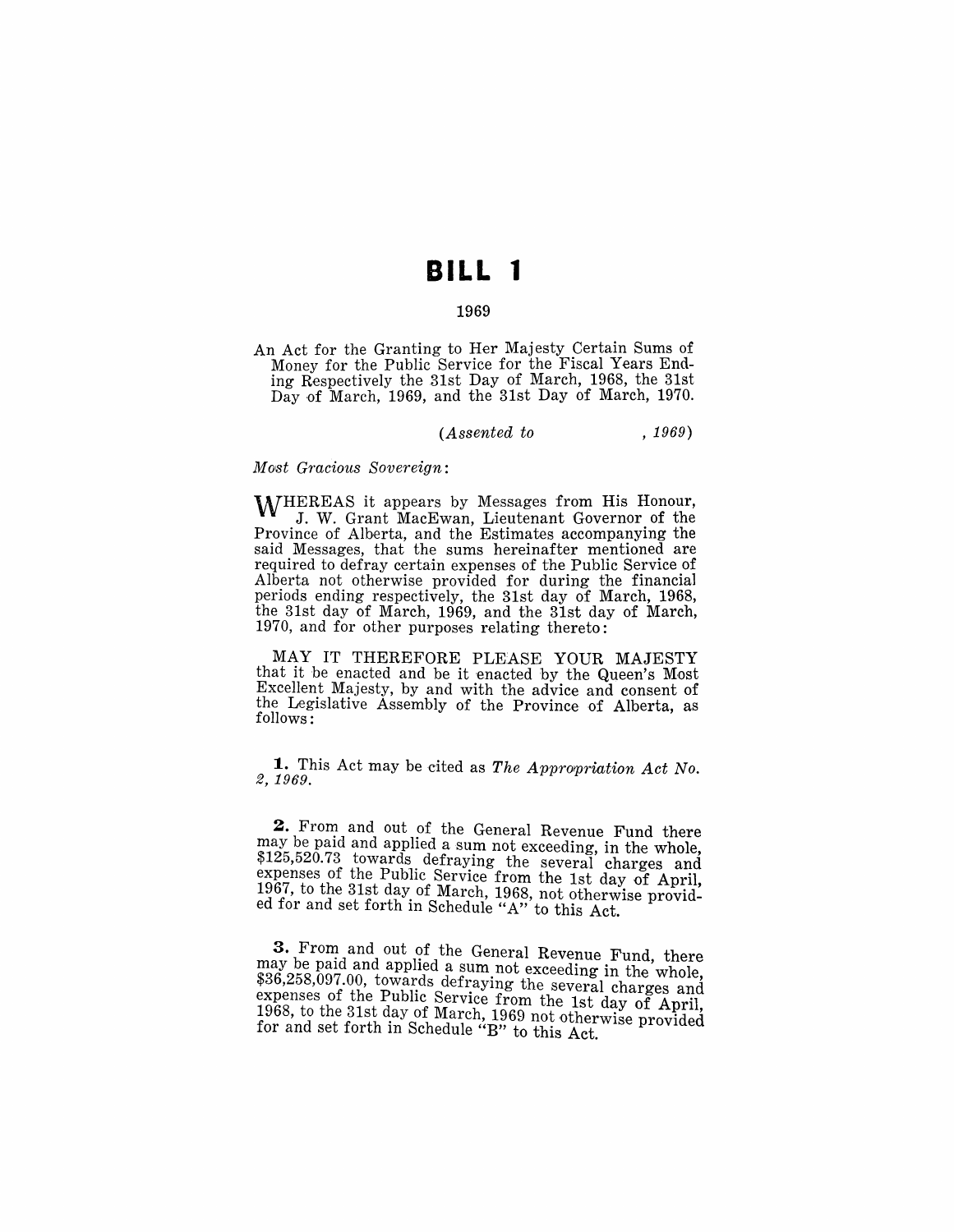**4.** From and out of the General Revenue Fund, there may be paid and applied a sum not exceeding \$964,312,- 275.00, towards defraying the several charges and expenses of the Public Service from the 1st day of April, 1969, to the 31st day of March, 1970, not otherwise provided for, and set forth in Schedule "c" to this Act less the amounts voted on account for those items in *The Appropriation Act No.* 1, 1969.

**5.** The due application of all moneys expended under this Act shall be accounted for.

**6.** This Act shall come into force on the day upon which it is assented to.

#### SCHEDULE "A"

| EXECUTIVE COUNCIL:                                        |              |
|-----------------------------------------------------------|--------------|
| Chargeable to Income $\ldots \ldots \ldots$ \$ 1,210.73   |              |
| LEGISLATION:                                              |              |
| Chargeable to Income $\ldots \ldots \ldots$ \$ 124,310.00 |              |
|                                                           | \$125,520.73 |
| Amount to be voted under Section 2 of                     |              |
| The Appropriation Act, 1969 \$ 125,520.73                 |              |

#### SCHEDULE "B"

SUMS to be granted to Her Majesty by this Act for the fiscal year ending March 31st, 1969, and the purposes for which they are granted:

AGRICULTURE DEPARTMENT: Chargeable to Capital .. ATTORNEY GENERAL'S DEPARTMENT: Chargeable to Income .. 280,030.00 EDUCATION DEPARTMENT: 2 Chargeable to Income 5,361,440.00 Chargeable to Capital \$ 500,000.00 1,300,000.00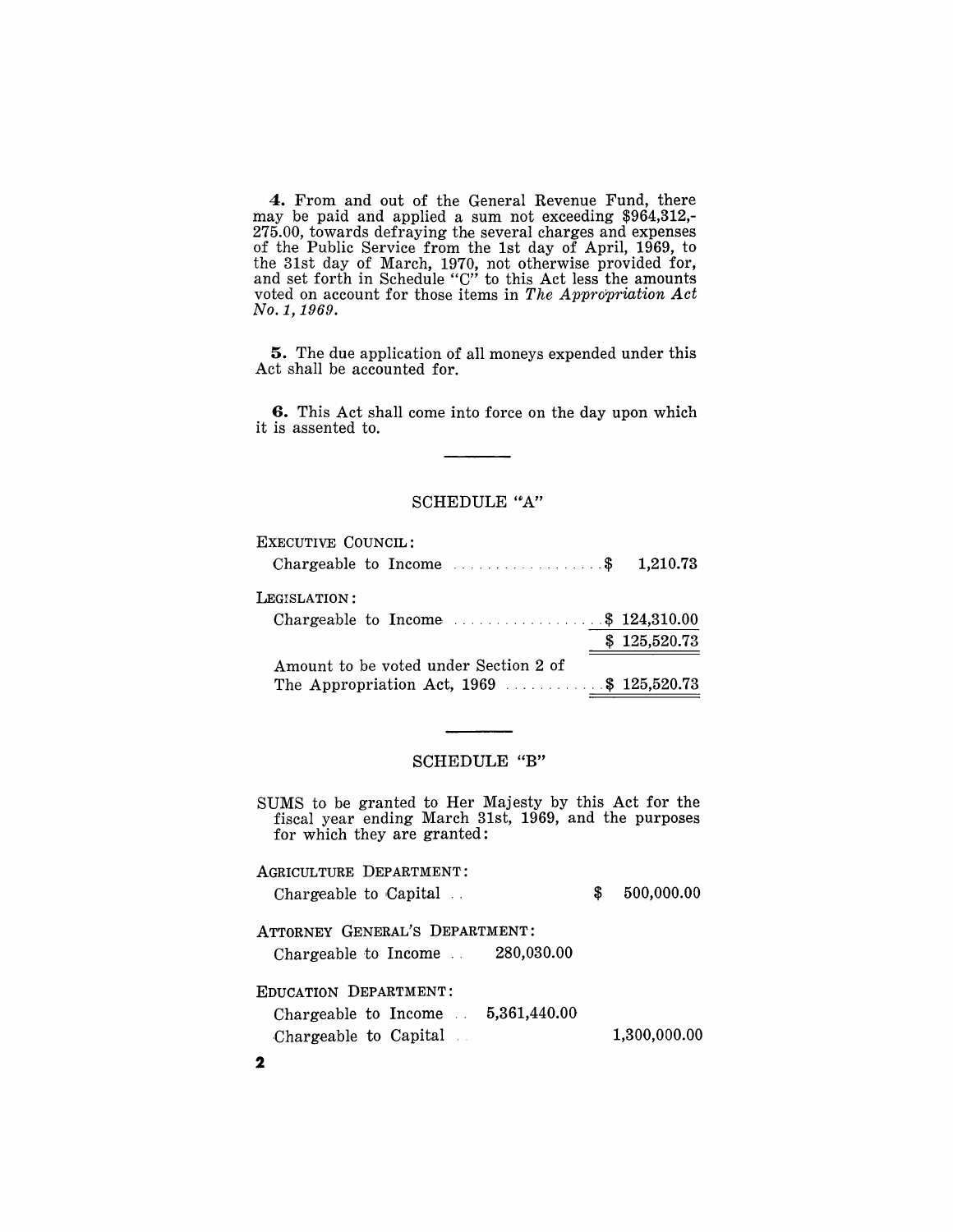| EXECUTIVE COUNCIL:                                           |                            |
|--------------------------------------------------------------|----------------------------|
| Chargeable to Income<br>990,980.00<br>Chargeable to Capital. | 175,000.00                 |
| HIGHWAYS DEPARTMENT:                                         |                            |
| Chargeable to Income . 300,000.00                            |                            |
| LANDS & FORESTS DEPARTMENT:                                  |                            |
| Chargeable to Income $.5,350,000.00$                         |                            |
| LEGISLATION:                                                 |                            |
| Chargeable to Income $.68,550.00$                            |                            |
| MINES & MINERALS DEPARTMENT:                                 |                            |
| Chargeable to Income $\ldots$ 10,000.00                      |                            |
| PROVINCIAL SECRETARY'S DEPARTMENT:                           |                            |
| Chargeable to Income . 88,502.00                             |                            |
| PUBLIC DEBT:                                                 |                            |
| Chargeable to Income $\qquad 1,400,000.00$                   |                            |
| HEALTH DEPARTMENT:                                           |                            |
| Chargeable to Income $4,500,000.00$                          |                            |
| PUBLIC WELFARE DEPARTMENT:                                   |                            |
| Chargeable to Income $\ldots$ 4,055,000.00                   |                            |
| PUBLIC WORKS DEPARTMENT:                                     |                            |
| Chargeable to Income<br>202,660.00                           |                            |
| Chargeable to Capital                                        | 873,935.00                 |
| TREASURY DEPARTMENT:                                         |                            |
| Chargeable to Income $.5,725,000.00$                         |                            |
| Chargeable to Capital                                        | 5,050,000.00               |
| YOUTH DEPARTMENT:                                            |                            |
| Chargeable to Income<br>27,000.00<br>\$28,359,162.00         |                            |
|                                                              | $\overline{$}7,898,935.00$ |

# SUMMARY

| Chargeable to Income $.328,359,162.00$                                                 |  |  |  |  |
|----------------------------------------------------------------------------------------|--|--|--|--|
| Chargeable to Capital $.7,898,935.00$                                                  |  |  |  |  |
| Amount to be voted under<br>Section 3 of The<br>Appropriation Act 1969 \$36,258,097.00 |  |  |  |  |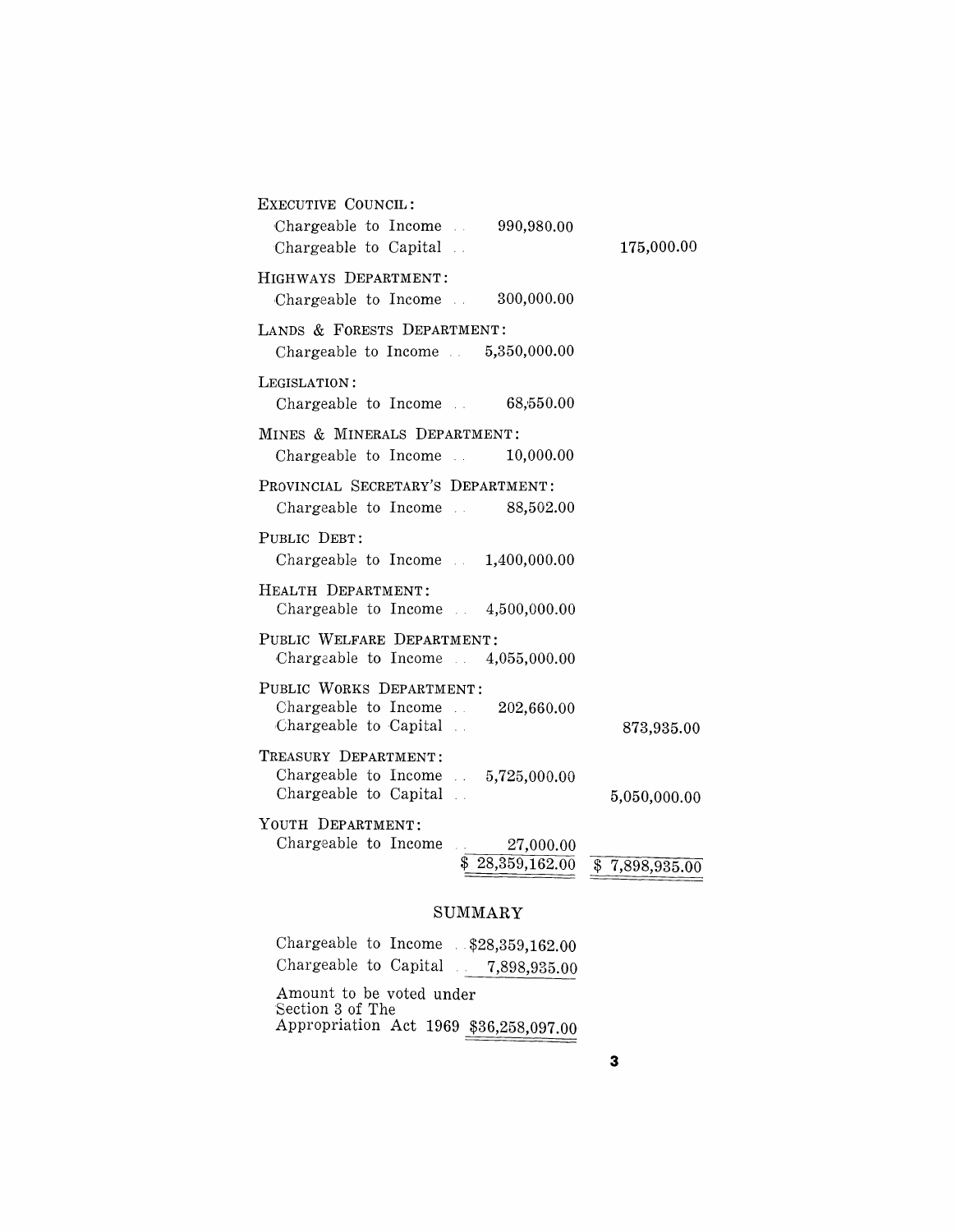## SCHEDULE "C"

SUMS to be granted to Her Majesty by this Act for the fiscal year ending March 31, 1970, and the purposes for which they are granted:

#### XI

AGRICULTURE DEPARTMENT: Chargeable to Income .. \$15,962,313.00 Chargeable to Capital 8,411,628.00

XII

ATTORNEY GENERAL'S DEPARTMENT: Chargeable to Income .. 21,698,570.00

#### XIII

| EDUCATION DEPARTMENT:                  |               |
|----------------------------------------|---------------|
| Chargeable to Income $.272,028,095.00$ |               |
| Chargeable to Capital                  | 35,400,000.00 |

#### XIV

| EXECUTIVE COUNCIL:                              |              |
|-------------------------------------------------|--------------|
| Chargeable to Income $\therefore$ 14,249,026.00 |              |
| Chargeable to Capital.                          | 3,000,000,00 |

## XV

HIGHWAYS & TRANSPORTATION: Chargeable to Income .. 50,528,110.00 Chargeable to Capital  $43,278,580.00$ 

#### XVI

INDUSTRY & TOURISM DEPARTMENT: Chargeable to Income  $2,483,340.00$ 

### XVII

LABOUR DEPARTMENT: Chargeable to Income  $3,535,400.00$ 

## XVIII

LANDS & FORESTS DEPARTMENT: Chargeable to Income .. 17,159,360.00 Chargeable to Capital 1,077,020.00

# XIX

Chargeable to Income  $3,160,985.00$ 

4

LEGISLATION: